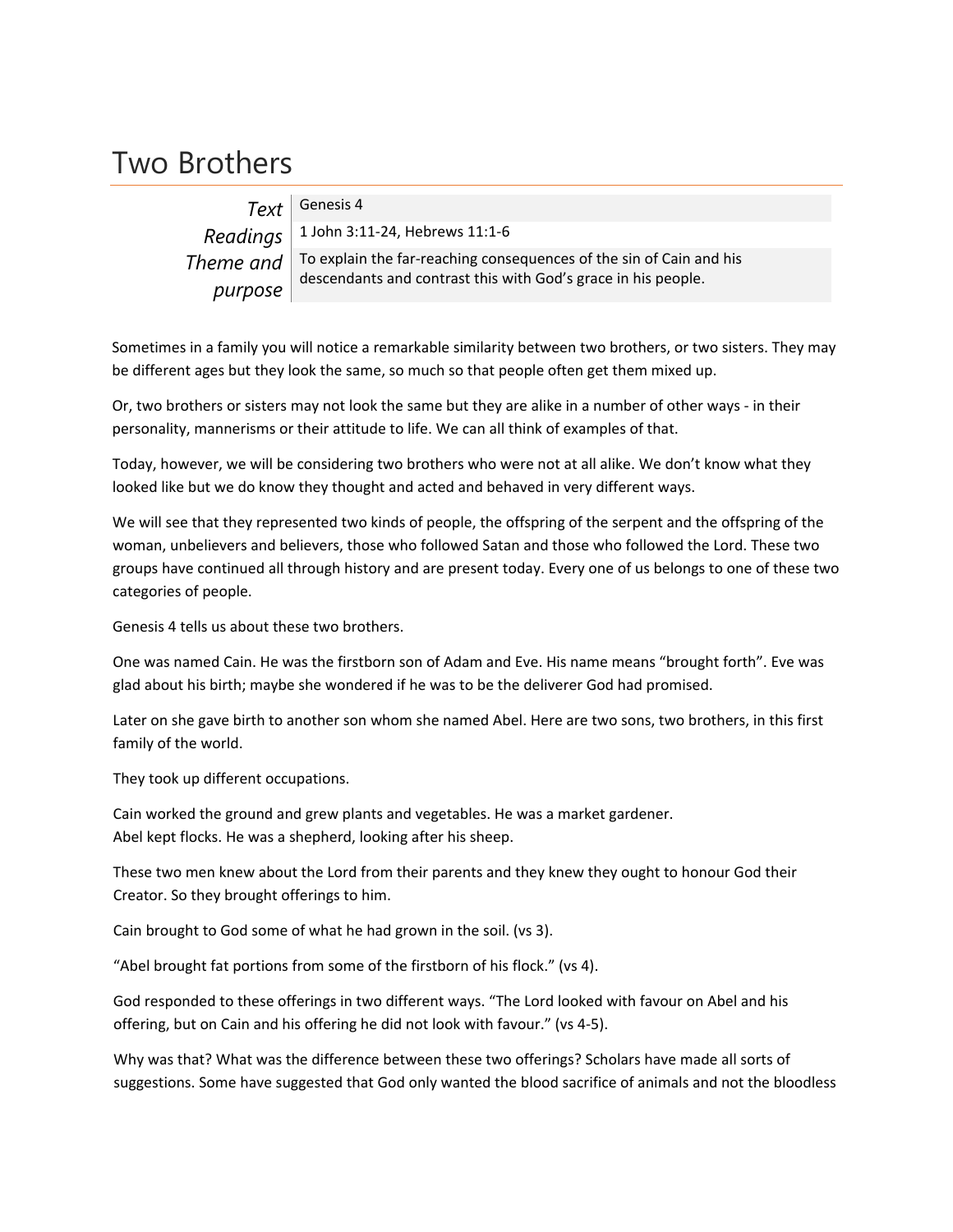sacrifice of plants or grains. But there is no suggestion of that in the text, and later on God commanded both types of sacrifices, animals and grains.

The difference, rather, lies in the attitude behind these sacrifices, and we know that from the New Testament commentaries on this chapter.

Jesus told the Jews of his day that Abel was a "righteous man" (Matt 23:35), and in Hebrews we read; "By faith Abel offered God a better sacrifice than Cain did. By faith he was commended as a righteous man when God spoke well of his offerings" (11:4). Abel's offering arose out of faith. He was a righteous man who loved God and believed in him, and he expressed this in his offering. The way this is written suggests he offered God the best of what he had.

By contrast the New Testament tells us that Cain "belonged to the evil one" and that "his actions were evil" (1 John 3:11). His offering did not arise out of faith; it did not come from a believing heart. Proverbs 21:27 tells us; "The sacrifice of the wicked is detestable - how much more so when brought with evil intent."

When the Lord refused his offering "Cain was very angry and his face was downcast" (vs 5b). He was bitter and resentful and this showed in his appearance.

His anger was closely related to the sins of jealousy and envy. Many people make light of what have been called "the seven deadly sins" and treat all these as a joke. But this is to make light of matters that are deep-seated and serious. Envy is destructive and harmful; it eats away at you; it gnaws at you from the inside and poisons your mind and heart. Cain was jealous of his brother.

There is jealousy in each one of us. It sits deep in our hearts. Every one of us compares ourselves with others, usually with those close to us and similar to us, and we hate it if we come off second best. That could be in abilities, gifts, looks, money, success, position in the company, marks at school, or your place in class. Look out for signs of this in your own heart. Guard against it.

The Lord spoke to Cain and encouraged him; "If you do what is right, will you not be accepted?" (vs 7a). That reminds us of Paul's words in Romans 13; "For rulers hold no terror for those who do right...do what is right and he will commend you." (Rom 13:3).

But the Lord also warned him; "But if you do not do what is right, sin is crouching at your door; it desires to have you; but you must master it." (vs 7b). For Cain temptation was like a wild animal crouching by a doorway ready to pounce on him. He was nursing anger, jealousy, bitterness and resentment ‐ a lethal cocktail of sins. The Lord warned him of his danger and his responsibility.

In a similar way Jesus warned Judas just before he went out to betray him.

Or think of how parents warn their children when they see temptation and danger approaching, or how a judge will warn a young man or woman when he sees them taking up a life of crime or drugs.

Is the Lord warning you today?

Are you nursing anger in your heart, or resentment, or bitterness, or envy?

Are there sins crouching at the door desiring to have you?

Are you going to master them or will you let them master you?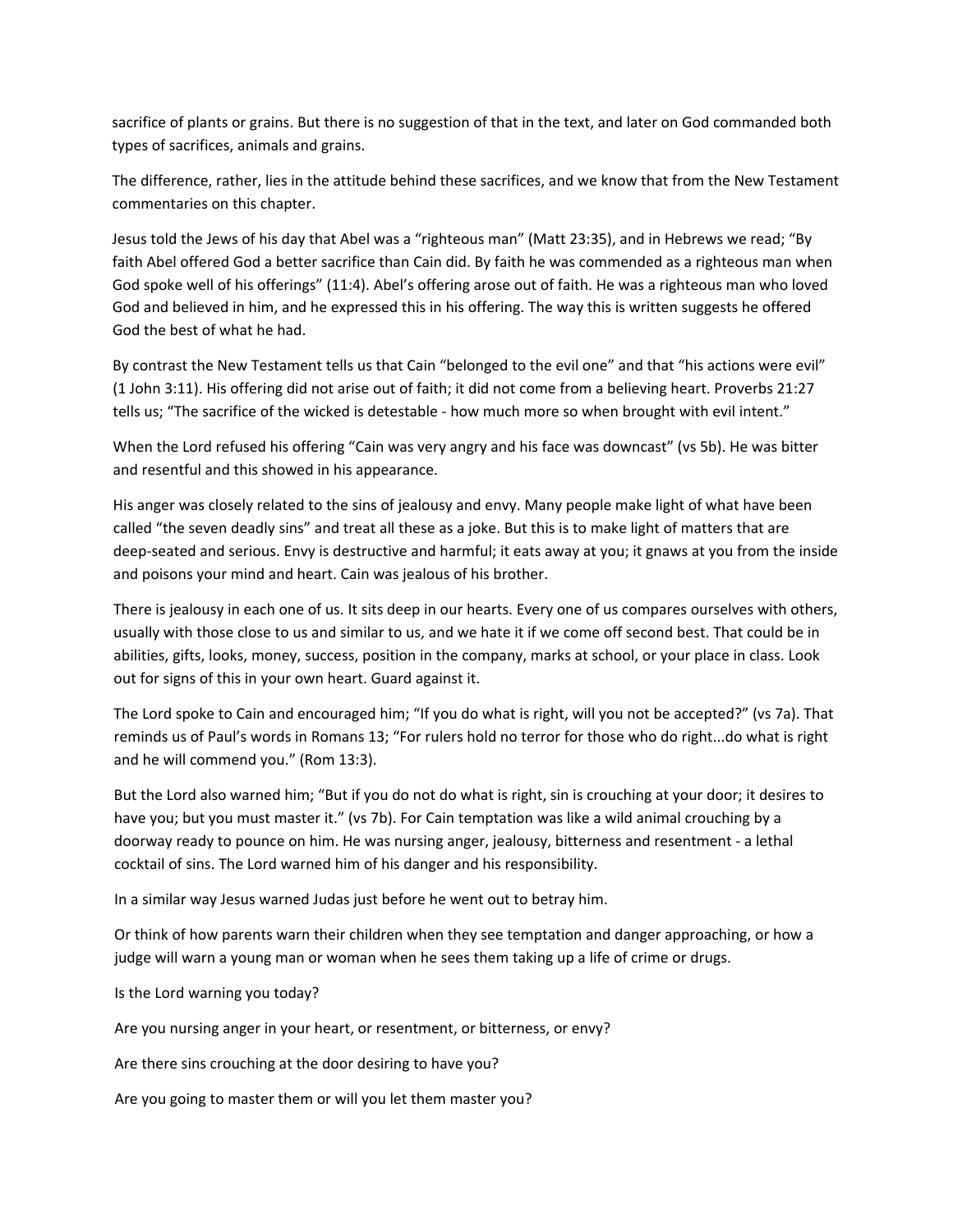Don't ignore the warning of the Holy Spirit.

Tragically, Cain did just that. He ignored God's warning. He gave way to temptation and let sin master him. He hardened his heart and squashed his conscience. Envy and anger led him to the sin of murder. He planned this in his mind and deceived his brother ‐ "Let's go out to the field". This was pre‐meditated, calculated, thought out.

This was the first murder in the world, the first time one man had taken the life of another. Cain killed a good and righteous man, who was his own brother, a member of his own family!

This is the path of sin. It gets hold of you and leads you rapidly downward.

John used Cain as a warning in his letter; "Do not be like Cain who belonged to the evil one and murdered his brother." (1 John 3:11).

He also used this example to make a positive application: that is, "We should love one another", following the example of the Lord Jesus who laid down his life for us.

It's not enough just to avoid what it wrong; you must positively do what is right and be kind and considerate and thoughtful to each other. Are you doing that in your life and speech and actions? In your family, and in the church, at school or in your workplace?

The Lord came to speak to Cain; "Where is your brother Abel?" This reminds us of his question to Adam; "Where are you?" (3:9) The Lord will often come searching for you, looking for you, seeking you out. He will give you an opportunity to confess your sins, to repent, to come clean.

But Cain refused that. His reply was callous and indifferent; "I don't know. Am I my brother's keeper!?" He lied. He knew where his brother was ‐ his body was lying out there in the field. His attitude was insolent and arrogant.

That is true of many in our society who have deadened their conscience and given way to temptation. They sin easily, carelessly and without regret.

God's response to Cain was strong; "What have you done? Your brother's blood cries out to me from the ground." (vs 10). It is as though the blood of Abel called out for justice.

That picture comes back in the last book of the Bible. The souls of the martyrs call out to God in a loud voice; "How long, Sovereign Lord, holy and true, until you judge the inhabitants of the earth and avenge our blood" (Rev 6:10). They were assured that God would bring about justice and that God would come in judgement, as he did on Cain.

God's punishment on Cain was much stronger than that on Adam because God cursed Cain directly; "Now you are under a curse and driven from the ground... You will be a restless wanderer on the earth." (vs 10‐12).

Sadly, Cain's response showed the hardness of his heart. He did not react with a confession of sin or sorrow, but with self-pity. He was only concerned about himself. He was worried that the people who found him would kill him.

The Lord assured him that he would put a sign on him to prevent that from happening, but even God's mercy did not draw him any closer to the Lord.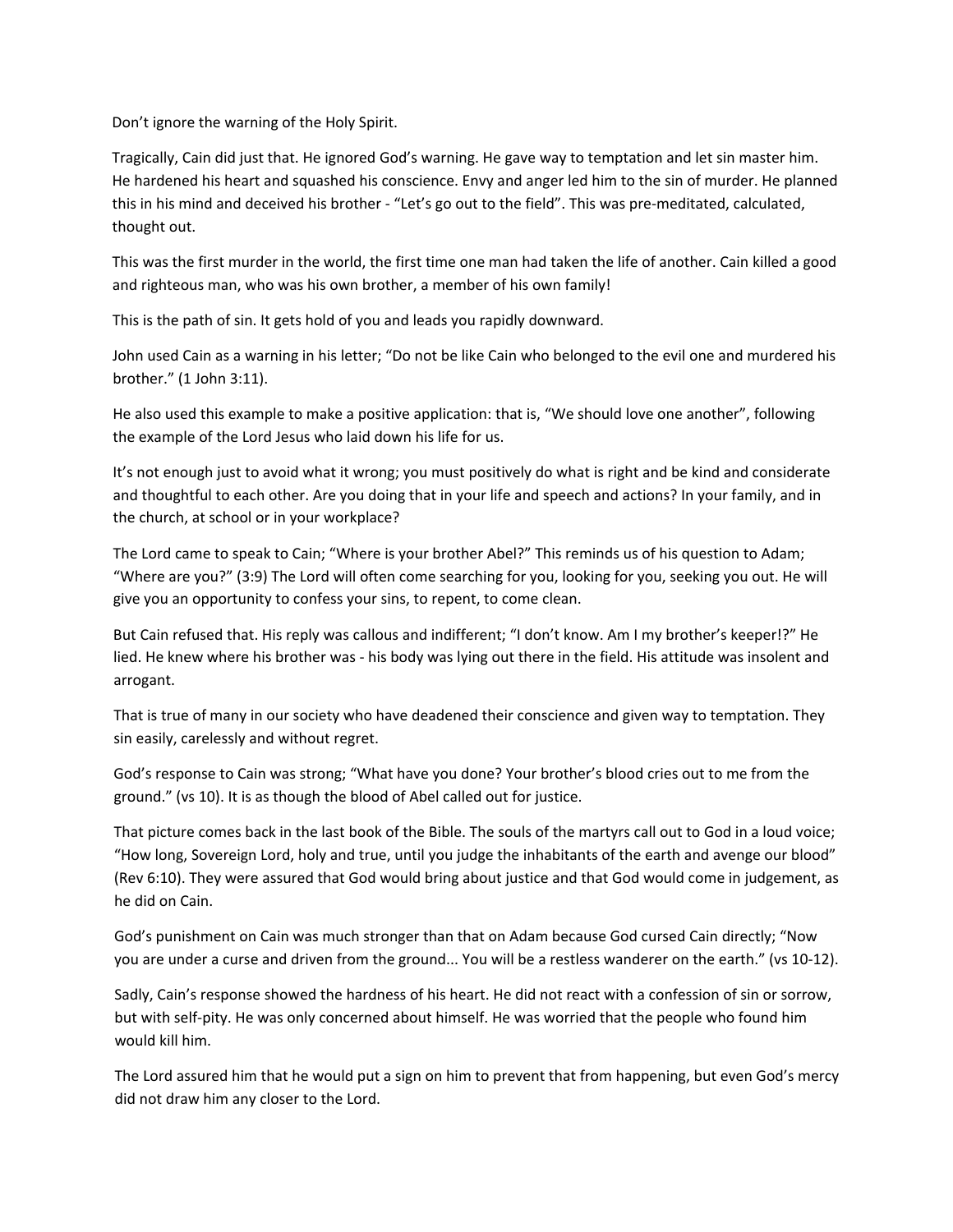So we read those tragic words; "So Cain went out from the Lord's presence and lived in the land of Nod" (vs 16). The word Nod means wandering.

Here is another striking contrast between these two brothers.

Abel lived in the presence of the Lord; he died with a clear conscience; and he entered into eternal life.

Cain went away from the presence of God; he lived with the guilt of his sin; and eventually he entered into eternal punishment.

These two brothers **illustrate the two races or families of all humanity**. These families are described and contrasted in the rest of this chapter.

We are told what happened to *Cain and his descendants.* They built a city (vs 17), made musical instruments (v 21), and invented tools made out of iron and bronze (vs 22).

They did not trust in God and they did not obey his commands. But God, in his common grace, allowed them to use their God‐given gifts to fulfil the creation mandate of exercising dominion over the world. They were able to develop culture and technology.

But even though they could develop a civilisation they could not change the nature of their hearts; they could not improve themselves morally. They could handle their environment but they could not handle themselves (D. Kidner, *Genesis*).

We see this demonstrated most clearly in the life of Lamech. He took two wives, so beginning the practice of polygamy, with all the difficulties and problems associated with that.

And when a young man wounded him he retaliated with violence and killed him, and then boasted about it. He even blasphemed God in his boast. He said; "If Cain is avenged seven times, the Lamech seventy‐seven times" (vs 24). In other words, "If God promised a seven fold vengeance on anyone killing Cain, I will avenge myself seventy-seven times on anyone who harms me!"

Here is the arrogance of a man in rebellion against God.

And in this we see the sins of the fathers visited on the children to the third and fourth generation of those who hate God. Sin continued in a downward spiral among the descendants of Cain.

We can see evidence of this today. We live in an advanced Western civilisation with tall buildings like the Sky Tower and engineering marvels like the Harbour Bridge. Think of developments in communications with cell phones and email and plane travel. And then there are the marvels of computers and digital photography. In his grace God allows unbelievers to use their gifts and develop these technologies.

But none of this will make people better; it will not draw them closer to God; it will not save them.

Today we see unbelievers advancing in technology but declining in morality, just as happened among the descendants of Cain. And that is because they are the "people of Cain", they are the offspring of the serpent (Gen 3:15), they are rebels against God.

However, the closing verses of this chapter describe God's grace expressed in *another line of people ‐ a godly people* (vs 25).